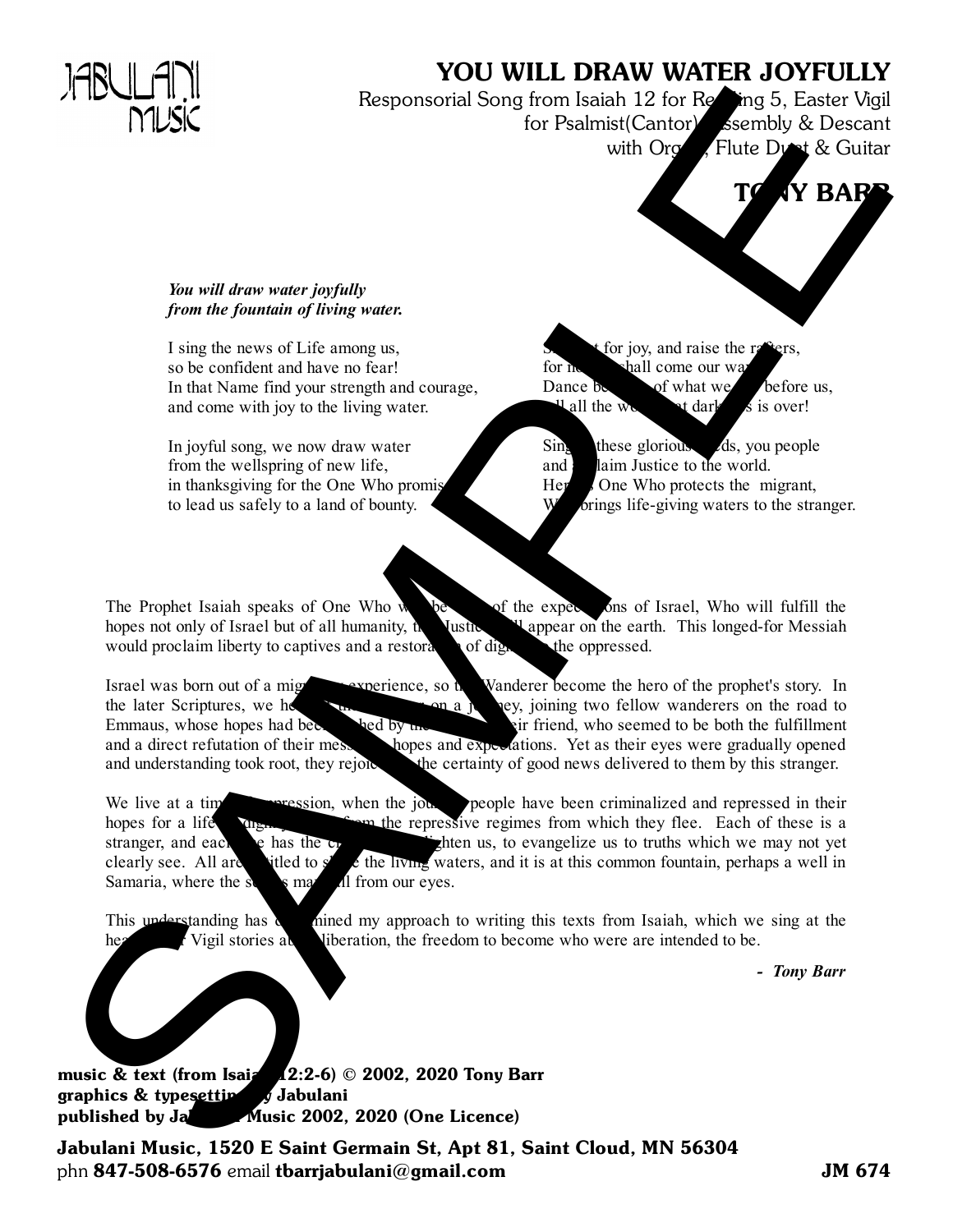## You Will Draw Water Joyfully

*Responsorial Song from Isaiah 12 for Reading 5, Easter dl* 



**MusMusic & text from Isaiah 12 © 2002, 2020 Tony Barr.** Published by Jabulani Music, 1520 E Saint Germain St, Apt 81, Saint Cloud, MN 56304 [JM 674]. All rights reserved.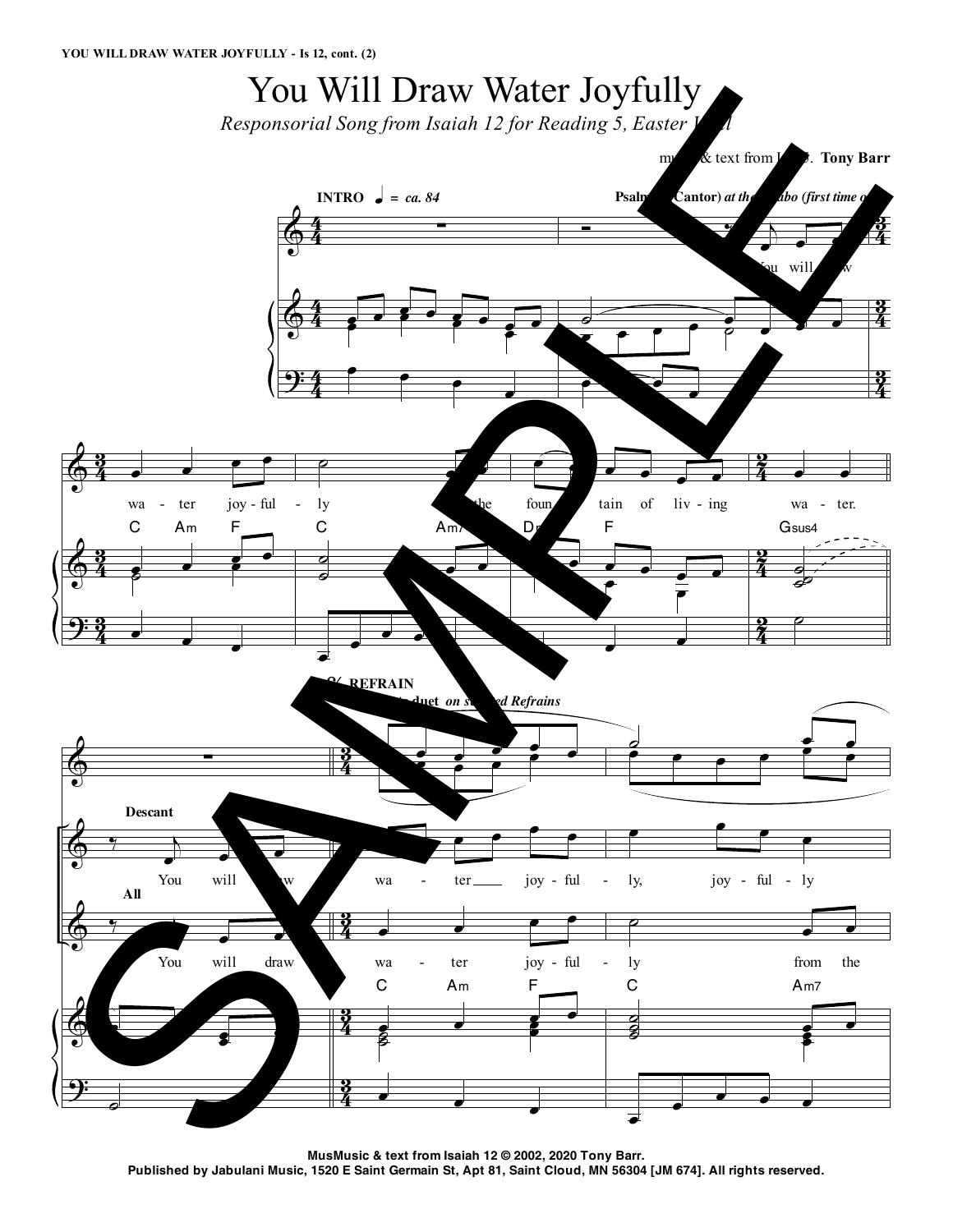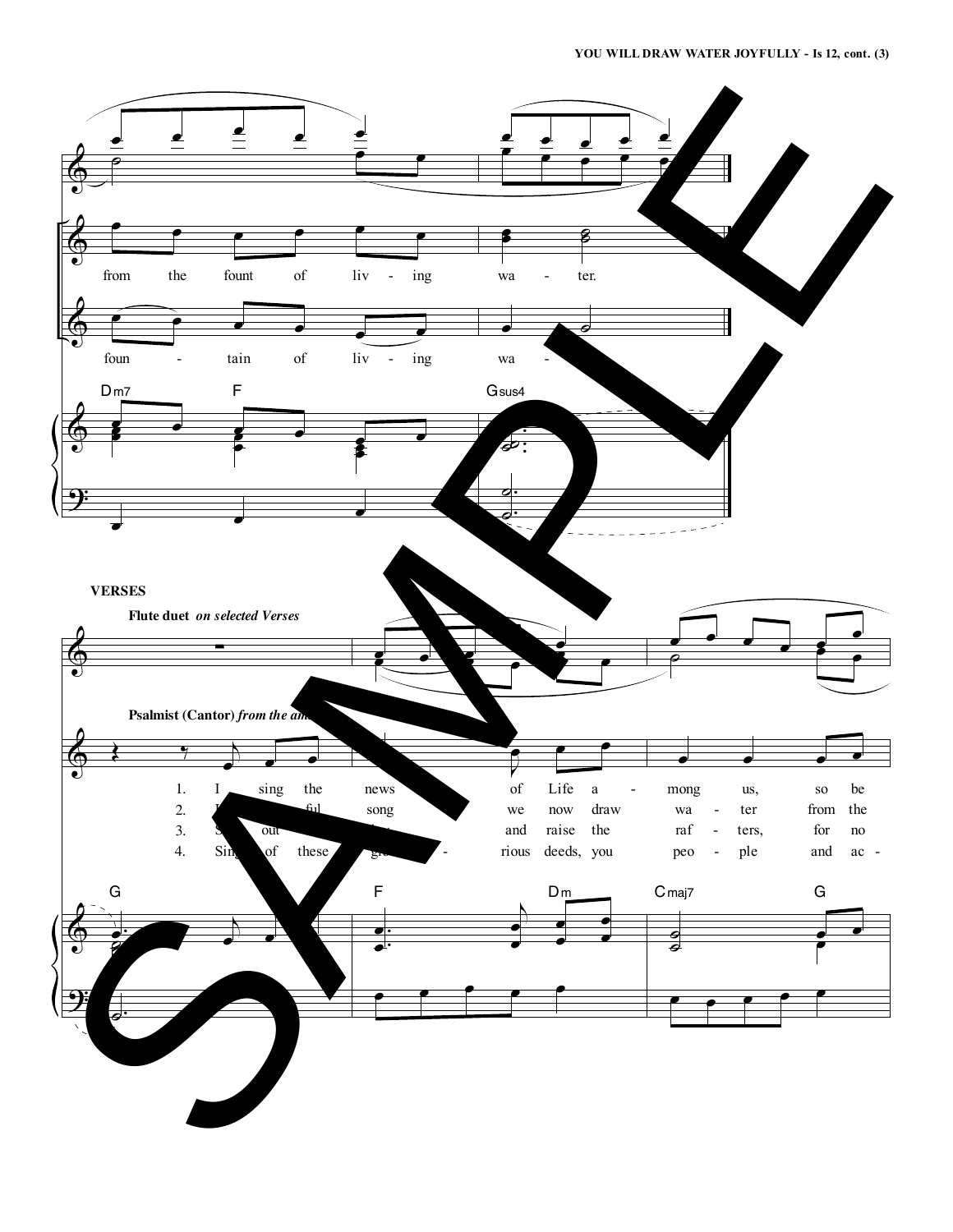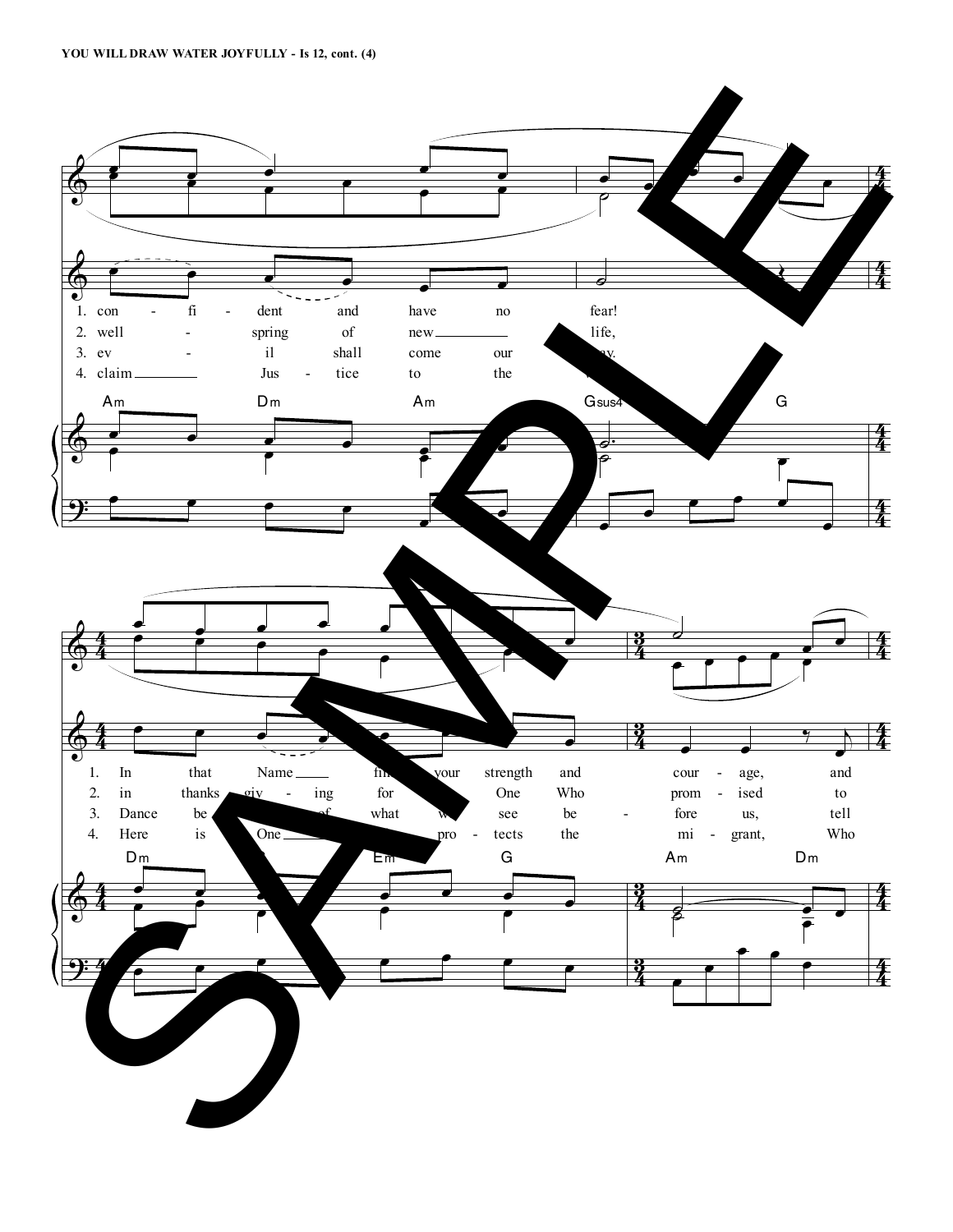